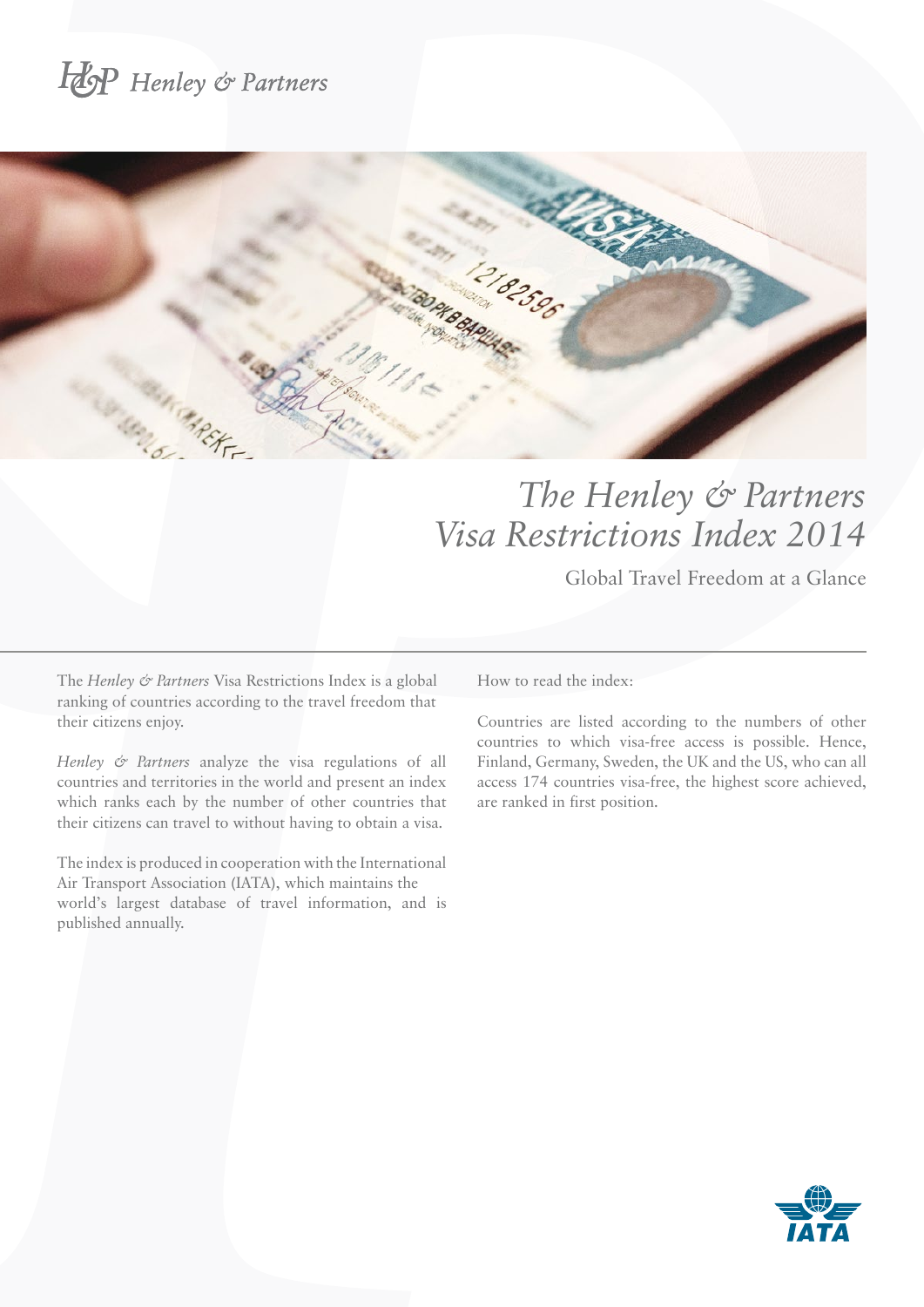|                | Rank Citizenship/Passport  | Score |
|----------------|----------------------------|-------|
| 1              | Finland                    | 174   |
|                | Germany                    |       |
|                | Sweden                     |       |
|                | <b>USA</b>                 |       |
|                | United Kingdom             |       |
| $\overline{2}$ | Canada                     | 173   |
|                | Denmark                    |       |
| 3              | Belgium                    | 172   |
|                | France                     |       |
|                | Italy                      |       |
|                | Japan                      |       |
|                | Korea (Republic of, South) |       |
|                | Luxembourg                 |       |
|                | Netherlands                |       |
|                | Portugal                   |       |
|                | Spain                      |       |
| $\overline{4}$ | Austria                    | 171   |
|                | Ireland                    |       |
|                | Norway                     |       |
| 5              | New Zealand                | 170   |
|                | Singapore                  |       |
|                | Switzerland                |       |
| 6              | Greece                     | 169   |
| 7              | Australia                  | 168   |
| 8              | Malaysia                   | 166   |
|                | Malta                      |       |
| 9              | Iceland                    | 165   |
|                | 10 Czech Republic          | 162   |
|                | Hungary                    |       |
| 11             | Liechtenstein              | 161   |
|                | Slovakia                   |       |
|                | 12 Slovenia                | 160   |
|                | 13 Latvia                  | 158   |
|                | 14 Cyprus                  | 157   |
|                | Estonia                    |       |
|                | Lithuania                  |       |
|                | Poland                     |       |
| 15             | Hong Kong (SAR China)      | 156   |
| 16             | San Marino                 | 151   |
|                | 17 Argentina               | 150   |
|                | Brunei Darussalam          |       |
| 18             | Monaco                     | 149   |
|                | Bulgaria<br>Chile          |       |
|                |                            |       |

| 19 | Andorra                           | 148 |
|----|-----------------------------------|-----|
|    | Romania                           |     |
| 20 | <b>Israel</b>                     | 147 |
| 21 | <b>Brazil</b>                     | 146 |
| 22 | Bahamas                           | 138 |
|    | <b>Barbados</b>                   |     |
|    | Croatia                           |     |
| 23 | Mexico                            | 133 |
|    | Uruguay                           |     |
| 24 | Antigua and Barbuda               | 132 |
|    | Chinese Taipei (Taiwan)           |     |
|    | St. Kitts and Nevis               |     |
| 25 | Vatican City                      | 131 |
|    | Venezuela                         |     |
| 26 | Seychelles                        | 129 |
| 27 | Costa Rica                        | 125 |
|    | Mauritius                         |     |
| 28 | Panama                            | 124 |
| 29 | Paraguay                          | 123 |
| 30 | Macao (SAR China)                 | 122 |
| 31 | Honduras                          | 116 |
| 32 | Guatemala                         | 114 |
| 33 | El Salvador                       | 112 |
| 34 | Nicaragua                         | 110 |
| 35 | Serbia                            | 107 |
| 36 | Macedonia (FYROM)                 | 106 |
| 37 | Trinidad and Tobago               | 103 |
| 38 | Russian Federation                | 100 |
|    | Turkey                            |     |
| 39 | Montenegro                        | 99  |
| 40 | St. Lucia                         | 98  |
| 41 | South Africa                      | 97  |
| 42 | Bosnia and Herzegovina            | 95  |
| 43 | St. Vincent and the<br>Grenadines | 94  |
| 44 | Belize                            | 93  |
| 45 | Albania                           | 91  |
|    | Dominica                          |     |
|    | Grenada                           |     |
| 46 | Moldova                           | 89  |
| 47 | Solomon Islands                   | 87  |
| 48 | Samoa                             | 85  |
|    | Tuvalu                            |     |
| 49 | Maldives                          | 84  |
| 50 | Peru                              | 83  |
|    | Tonga                             |     |
|    |                                   |     |

| 51 | Kiribati                                  | 82 |
|----|-------------------------------------------|----|
|    | Vanuatu                                   |    |
| 52 | Fiji                                      | 81 |
|    | Guyana                                    |    |
|    | Nauru                                     |    |
| 53 | Jamaica                                   | 79 |
|    | Marshall Islands                          |    |
|    | Ukraine                                   |    |
| 54 | Ecuador                                   | 78 |
|    | Kuwait                                    |    |
|    | Papua New Guinea                          |    |
| 55 | United Arab Emirates                      | 77 |
| 56 | Micronesia<br>(Federated States)<br>Qatar | 75 |
| 57 | <b>Bolivia</b>                            | 74 |
|    | Palau                                     |    |
| 58 | Botswana                                  | 73 |
| 59 | Lesotho                                   | 72 |
|    | Suriname                                  |    |
| 60 | Kenya                                     | 71 |
|    | Namibia                                   |    |
| 61 | Gambia                                    | 70 |
|    | Swaziland                                 |    |
| 62 | Bahrain                                   | 69 |
|    | Malawi                                    |    |
|    | Thailand                                  |    |
| 63 | Zambia                                    | 67 |
| 64 | Colombia                                  | 66 |
|    | Kazakhstan                                |    |
|    | Oman                                      |    |
|    | Tanzania                                  |    |
| 65 | Saudi Arabia                              | 65 |
|    | Sierra Leone                              |    |
| 66 | Tunisia                                   | 64 |
|    | Uganda                                    |    |
| 67 | Belarus                                   | 63 |
|    | Ghana                                     |    |
| 68 | Georgia                                   | 62 |
| 69 | Philippines<br>Cuba                       |    |
|    | Zimbabwe                                  | 61 |
| 70 | Azerbaijan                                | 58 |
|    | Benin                                     |    |
|    | Kyrgyzstan                                |    |
|    |                                           |    |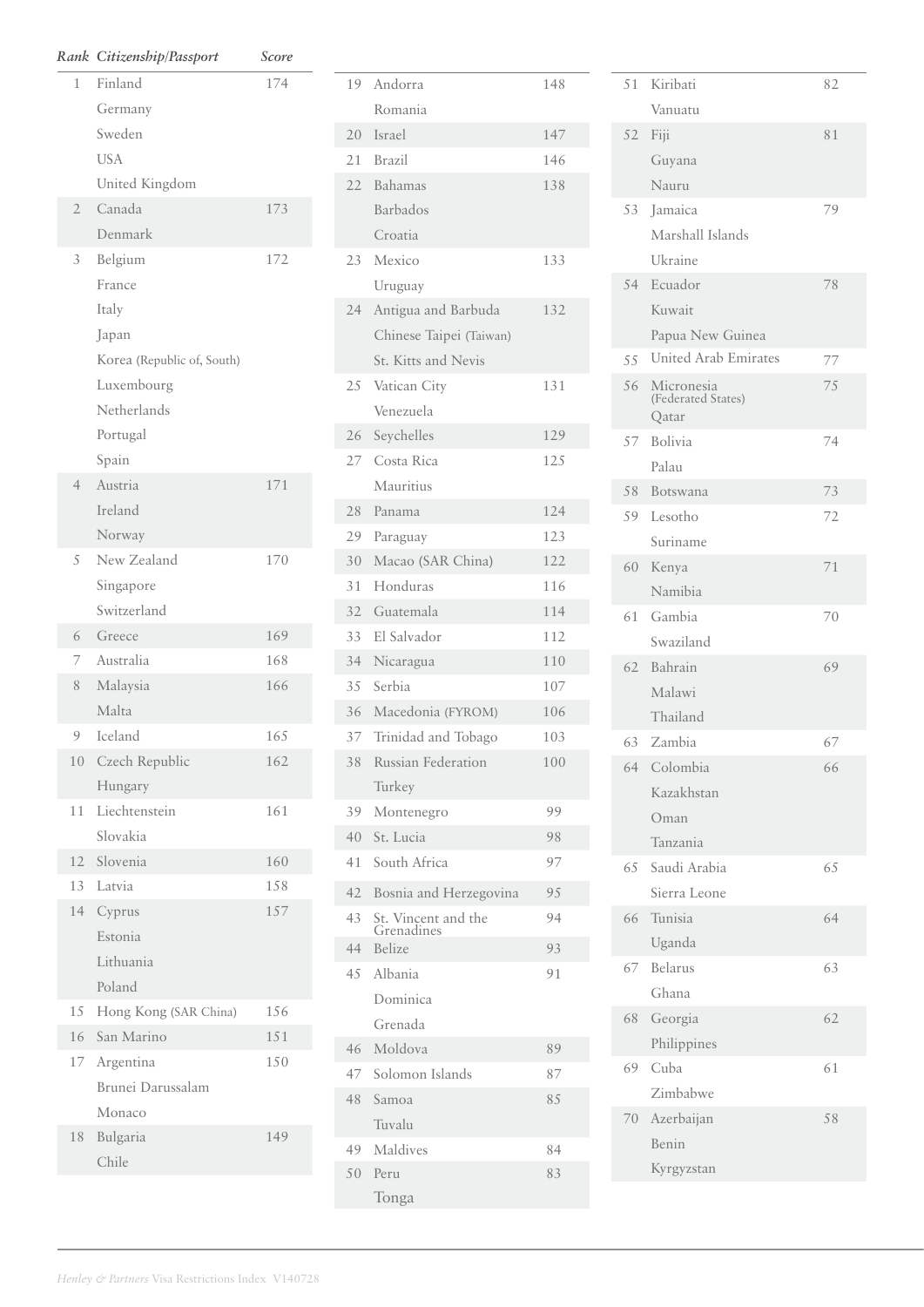|    | Rank Citizenship/Passport | Score |    |    |                                   |    |    |
|----|---------------------------|-------|----|----|-----------------------------------|----|----|
| 71 | Cape Verde                | 57    |    | 79 | Guinea-Bissau                     | 49 | 86 |
|    | Senegal                   |       |    |    | Haiti                             |    |    |
| 72 | Cote d'Ivoire             | 56    |    |    | Madagascar                        |    |    |
|    | Indonesia                 |       |    |    | Nigeria                           |    |    |
| 73 | Armenia                   | 55    |    |    | Turkmenistan                      |    |    |
|    | Burkina Faso              |       |    |    | 80 Central African Republic       | 48 |    |
|    | Mauritania                |       |    |    | Egypt                             |    |    |
|    | Morocco                   |       |    |    | Laos                              |    | 87 |
| 74 | Guinea                    | 54    |    |    | Liberia                           |    |    |
|    | Mali                      |       |    | 81 | Chad                              | 47 |    |
|    | Niger                     |       |    |    | Gabon                             |    | 88 |
|    | Sao Tome & Principe       |       |    | 82 | Vietnam                           |    |    |
|    | Togo                      |       |    |    | Algeria                           | 46 |    |
|    | Uzbekistan                |       |    |    | Cameroon                          |    |    |
| 75 | Dominican Republic        | 53    |    |    | Rwanda                            |    | 89 |
|    | Tajikistan                |       | 83 |    | China                             | 45 |    |
| 76 | India                     | 52    |    |    | Comoros                           |    |    |
| 77 | Bhutan                    | 51    |    |    | Jordan                            |    |    |
|    | Mongolia                  |       |    | 84 | Congo (Republic of,               | 44 | 90 |
|    | Mozambique                |       |    | 85 | Brazzaville)<br>Equatorial Guinea | 43 | 91 |
|    | <b>Timor</b> Leste        |       |    |    | Yemen                             |    | 92 |
| 78 | Cambodia<br>50            |       |    |    |                                   |    |    |
|    |                           |       |    |    |                                   |    | 93 |

|  | 86 | Angola                                            | 42  |
|--|----|---------------------------------------------------|-----|
|  |    | Bangladesh                                        |     |
|  |    | Burundi                                           |     |
|  |    | Djibouti                                          |     |
|  |    | Myanmar                                           |     |
|  |    | Korea (Democratic<br>People's Republic of, North) |     |
|  | 87 | Congo (Democratic<br>Republic of, Kinshasa)       | 40  |
|  |    | Iran                                              |     |
|  |    | Kosovo                                            |     |
|  | 88 | Ethiopia                                          | 39  |
|  |    | Lebanon                                           |     |
|  |    | South Sudan                                       |     |
|  |    | Sri Lanka                                         |     |
|  | 89 | Eritrea                                           | 38  |
|  |    | Libya                                             |     |
|  |    | Sudan                                             |     |
|  |    | Syria                                             |     |
|  | 90 | Nepal                                             | 37  |
|  | 91 | Palestinian Territory                             | 3.5 |
|  | 92 | Pakistan                                          | 32  |
|  |    | Somalia                                           |     |
|  | 93 | Iraq                                              | 31  |
|  | 94 | Afghanistan                                       | 28  |

#### *Methodology*

The *Henley & Partners* Visa Restrictions Index contains the following assumptions:

There are 219 destination countries (territories) in total. The maximum attainable score is 218 (one point is subtracted to account for a national traveling to their own country, with the exception of nationals who must hold a visa to reenter their home country, and for nationals of countries not considered as a destination. The latter group can therefore reach a max. score of 219). The amount of nationalities (passports) evaluated is 199. These are the 193 UN Member States, Chinese Taipei ("Republic of China Taiwan" passport), Kosovo, Palestinian Territory, Vatican City, Hong Kong (SAR China) passport, and the Macao (SAR China) passport.

The list was created with visa regulations effective on 20 May 2014, including temporary visa exemptions applicable for the 2014 summer tourist season.

The following countries are considered as a nationality, but not as a destination, as they do not enforce their own visa regulations. Those traveling to one of these countries must only comply with entry requirements set forth by their neighboring countries:

Andorra, Liechtenstein, Monaco, Palestinian Territory, San Marino, Vatican City

Those from the territories dependent on the United Kingdom hold British passports, therefore they are not considered as a nationality. However, these territories are considered as destinations as they enforce their own entry regulations:

Anguilla, Bermuda, Cayman Islands, Falkland Islands, Gibraltar, Montserrat, Turks and Caicos Islands, Virgin Islands (British)

The following are considered as a destination, but not as a nationality. These territories enforce their own travel regulations, yet those originating from them hold passports issued by the authority of the governing country:

Territories dependent on Australia: Norfolk Island

Territories associated with New Zealand: Cook Islands, Niue Territories under administration of the USA: Guam, Northern Mariana Islands, Puerto Rico, Samoa (American), Virgin Islands (USA)

Territories under administration of the Netherlands: Aruba, Bonaire, St. Eustatius and Saba, Curacao, St. Maarten

Territories dependent on France: French Guiana, French Polynesia, French West Indies, Mayotte, New Caledonia, Reunion